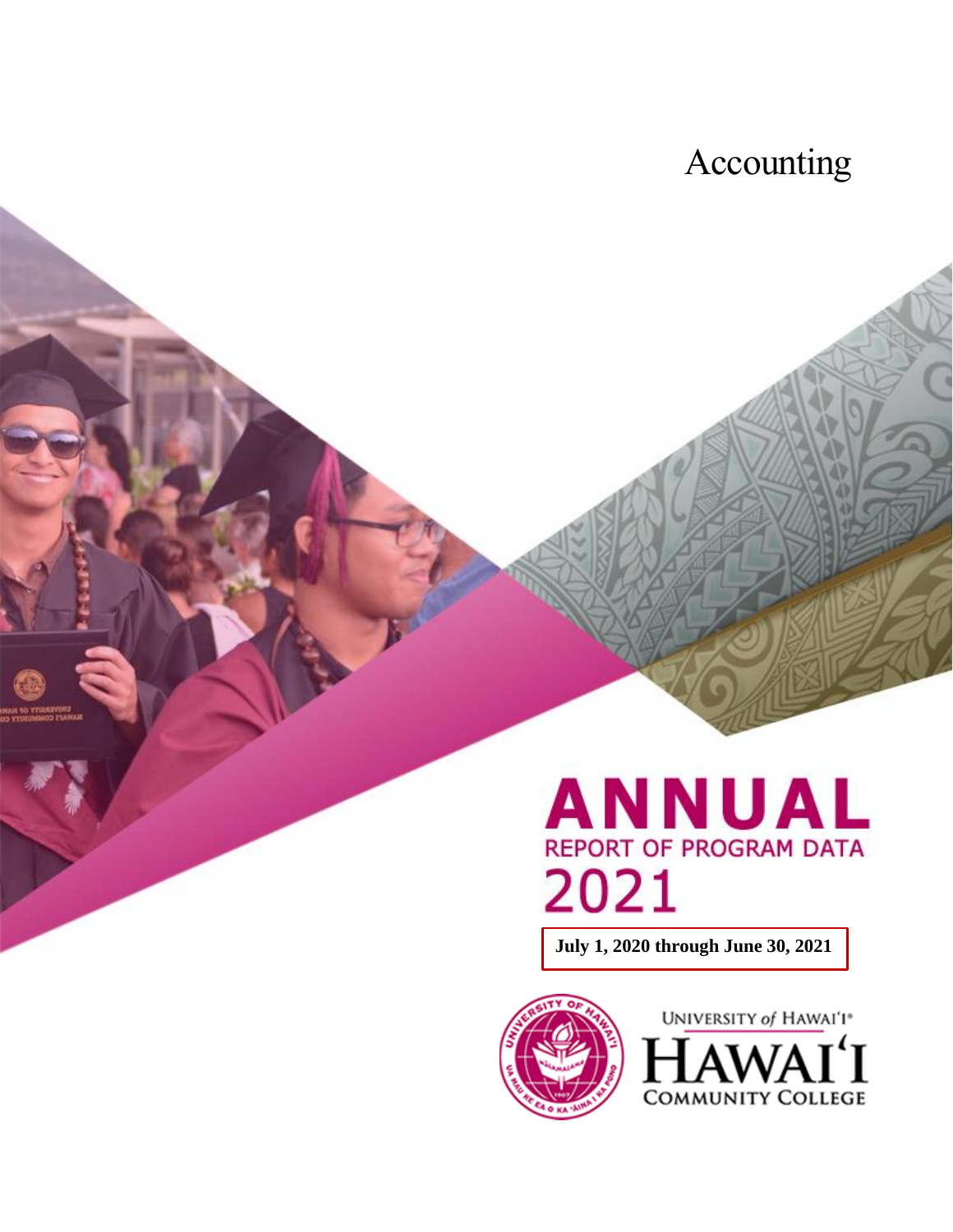### Submit this Review document in WORD via the **Hawaiʻi CC - [Program & Unit Review Submission portal](https://hawaii.kualibuild.com/app/builder/#/app/60ef56c477b0f470999bb6e5/run)**

**[https://Hawaiʻi.kualibuild.com/app/builder/#/app/60ef56c477b0f470999bb6e5/ru](https://hawaii.kualibuild.com/app/builder/#/app/60ef56c477b0f470999bb6e5/run)**

**[n](https://hawaii.kualibuild.com/app/builder/#/app/60ef56c477b0f470999bb6e5/run)**

attachments and supporting documentation may be uploaded in WORD, PDF, or EXCEL

### **1. Program or Unit Description**

The Accounting program prepares students for entry-level positions. Student learning centers on the accounting equation and the accounting cycle, recording financial transactions, and preparing financial statements.

The target students are undergraduate students enrolled in our two-year institution interested in working in the accounting field. Most of our accounting students are already working and have enrolled in the accounting program to learn additional skills that will help them be promoted or qualify them for higher paying jobs. Others are involved with a family business and seek to be better informed about accounting, tax, payroll, and QuickBooks. Those not already employed plan to join the workforce in an entry-level position or a position requiring a two-year degree.

The accounting program also serves accounting and business students from the University of Hawai'i Hilo, who enroll in the program's 200-level courses, mainly when offered online. With the pandemic, UHH began offering online courses, so this may be a dwindling population. Hawaiʻi CC Liberal Arts students planning to transfer to a four-year institution's accounting or business program, and students enrolled in the Liberal Arts Exploratory Business degree take ACC 201 and ACC 202 courses.

### **2. Analysis of the Program/Unit**

[UHCC Annual Report of Program Data \(VARPD\)](https://uhcc.hawaii.edu/varpd/) [https://uhcc.Hawaiʻi.edu/varpd/index.php?y=2021&c=HAW&t=CTE&p=2307](https://uhcc.hawaii.edu/varpd/index.php?y=2021&c=HAW&t=CTE&p=2307)

The table below summarizes the accounting program's health scores in Demand, Efficiency, Effectiveness, and Overall Health categories for the last three-year period.

|                                 | 2019    | 2020           | 2021    |
|---------------------------------|---------|----------------|---------|
| Demand Indicator                | Healthy | Healthy        | Healthy |
| <b>Efficiency Indicators</b>    | Healthy | Healthy        | Healthy |
| <b>Effectiveness Indicators</b> | Healthy | Cautionary     | Healthy |
| Overall Program Health          | Healthy | <b>Healthy</b> | Healthy |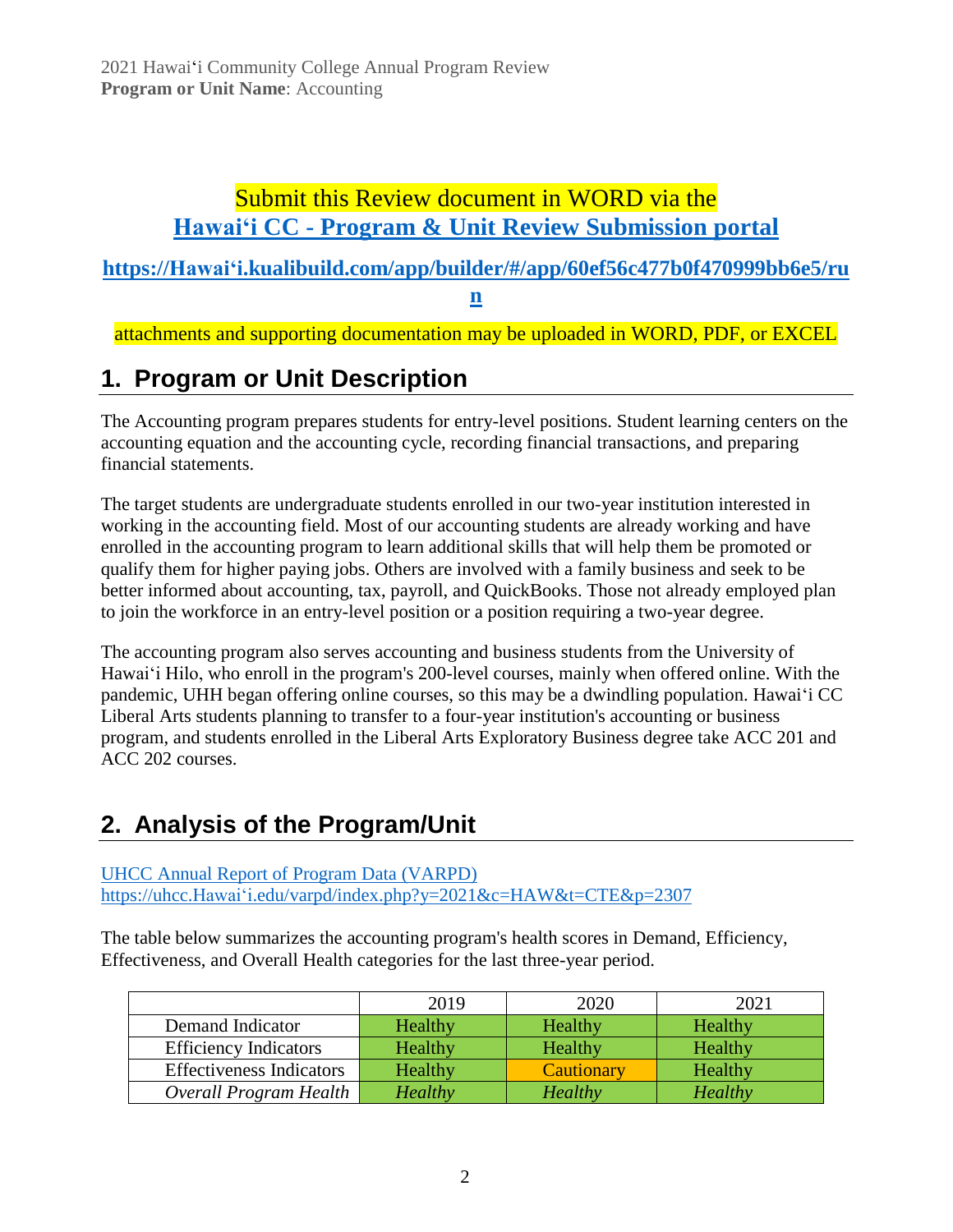#### **Demand Indicator:**

The Accounting Program's demand indicator is Healthy for the academic year 2021.

The program Demand Indicators show to be consistently Healthy for the last three years. The indicator of a significant increase is **Spring Part-Time who are Full-Time in System**, moving from two percent in 2019 and 2020 to 16 percent in 2021. This area's significant increase may result from parents' inability to enroll in courses as intended because of the COVID-19 mandate of children not attending childcare or doing distance learning from home.

The **Total Number of Classes Taught** decreased from 22 in 2020 to 18 in 2021. The program's consistent efforts to analyze previous course-fill rates and coordinate course offerings with other UHCC system accounting programs have increased course capacity and helped ensure we efficiently offer courses.

#### **Efficiency Indicator:**

The Accounting Program's Efficiency indicator is Healthy for the academic year 2021.

The Efficiency health call considers two ratios: the class-fill rate and the student-to-faculty ratio. Our overall Efficiency continues to be Healthy. The program's **Average Class Size** and **Fill Rate** show increases in both indicators while maintaining two **FTE BOR Appointed Faculty** and 29 **Majors**  to **FTE BOR Appointed Faculty**, consistent increases from 2019.

#### **Effectiveness Indicator:**

The Accounting Program's Effectiveness indicator is Healthy for the academic year 2021.

The current Healthy rating was restored from the decrease to the Cautionary rating the program saw in 2020. Effectiveness, like Efficiency, also looks at two benchmarks. The first area requires a 5 percent or higher increase in the **Unduplicated Degrees/Certificates Awarded** for one year to the next. The second area evaluates the **Persistence Fall to Spring** in the same major.

The program significantly increased **Unduplicated Degrees/Certificates Awarded** from 14 in 2020 to 19 in 2021. However, there was a decrease in **Persistence Fall to Spring** from 72 percent to 66 percent. Students who withdrew from courses the previous year due to the sudden mandatory modality change that occurred mid-Spring 2020 semester may have resumed taking classes to fulfill their graduation requirements. **Successful Completion (Equivalent C or Higher)** increased from 74 percent in 2020 to 77 percent in 2021, and **Withdrawals (Grade = W)** significantly decreased from 41 in 2020 to 23 in 2021.

The program continues to conduct distance learning courses due to the ongoing mandatory precautions during the current COVID-19 pandemic. With sufficient time to prepare both educators and students for the necessary distance learning course modality, fewer withdrawals have enabled students to fulfill their graduation requirements. Simultaneously, some students who enrolled in courses were challenged by the distance learning modality and were not comfortable with it, causing the drop in Fall to Spring continued enrollment.

#### **Overall Health:**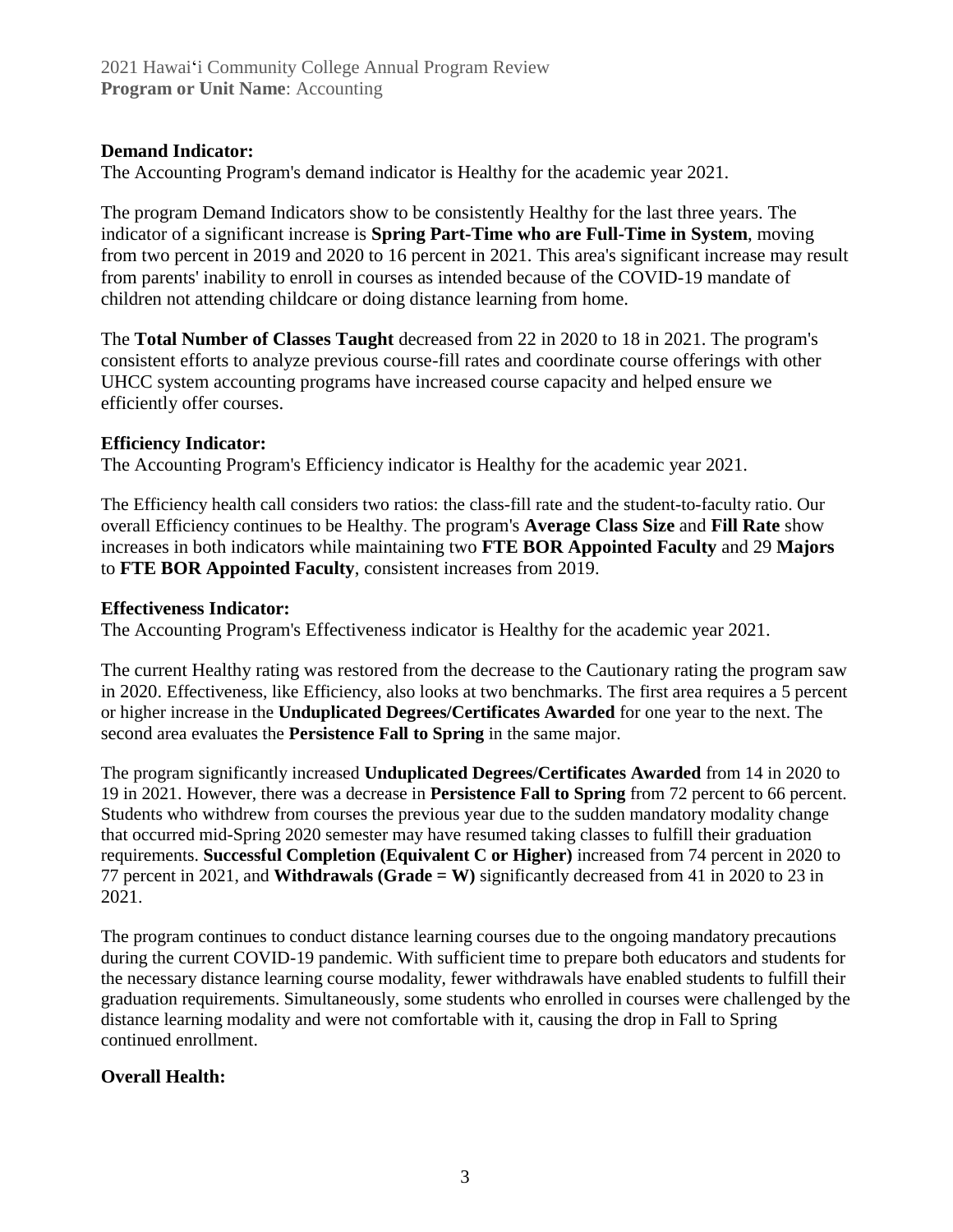The Accounting Program's overall health rating based on the ARPD indicators is Healthy for the academic year 2021, maintained from 2019.

The program shows improvements in various indicators. The most significant is the effectiveness indicators move from Cautionary to a Healthy rating with fewer withdrawals and increased degrees/certificates awarded. However, the program monitors the persistence ratings to improve and maintain continuous enrollment from semester to semester.

The following are the significant program actions and activities over the year of this review:

- Program and course modification proposal submissions and revisions to retire ACC 120 College Accounting I
	- $\circ$  System-wide, the ACC 120 course is not found in any of the accounting course requirements for UHCC. The lack of rigor in ACC 120 has shown students are unprepared to move to the next level of required courses in the accounting program. Students are better served by retiring this course and replacing it with more relevant and rigorous courses.
		- The proposed retirement of ACC 120 is still under review.
	- Approved proposed AAS and CA program requirement and course modifications effective Fall 2021
- Effective Fall 2021, approved proposed Fast Track course learning outcome alignment with UHCC Program Coordinator Committee Accounting Articulation Agreement of ACC 201 and ACC 202 courses.
- The continued efforts of coordinating with other UHCC Accounting programs on course offerings, cross-campus collaboration with professional development sessions on common goals, and joint submission of Perkins loan applications
- Annual 2020 CRBA Articulation Agreement with the Department of Education, Hawaiʻi District High Schools
- Accounting Program's Advisory Council meeting
- Accounting program meetings
- Midway through the Spring 2020 semester, due to the COVID-19 pandemic, all program courses switched to online modalities.
	- A total of four courses moved from face-to-face to an online modality for the remainder of the semester, using Zoom meetings in place of traditional face-to-face classroom sessions.
- Fall 2021 semester, all program courses offered in an online modality
- Continuation of students' obtaining VITA certifications after the completion of ACC 134 Individual Income Tax Prep course
	- Community service student volunteered work to perform income tax preparation for elderly, low-income community members.
- Fall 2021, ACC 134 Individual Income Tax Prep (mainly taught to Hilo campus students) served students from the Pālamanui campus due to the modality change to online and access to the Goodwill Kona site. These students were placed in the Goodwill Kona location to provide tax services.
	- To assure student safety from COVID-19 contact. In person, volunteers are given site tours first. Due to Goodwill following safety protocols, students were not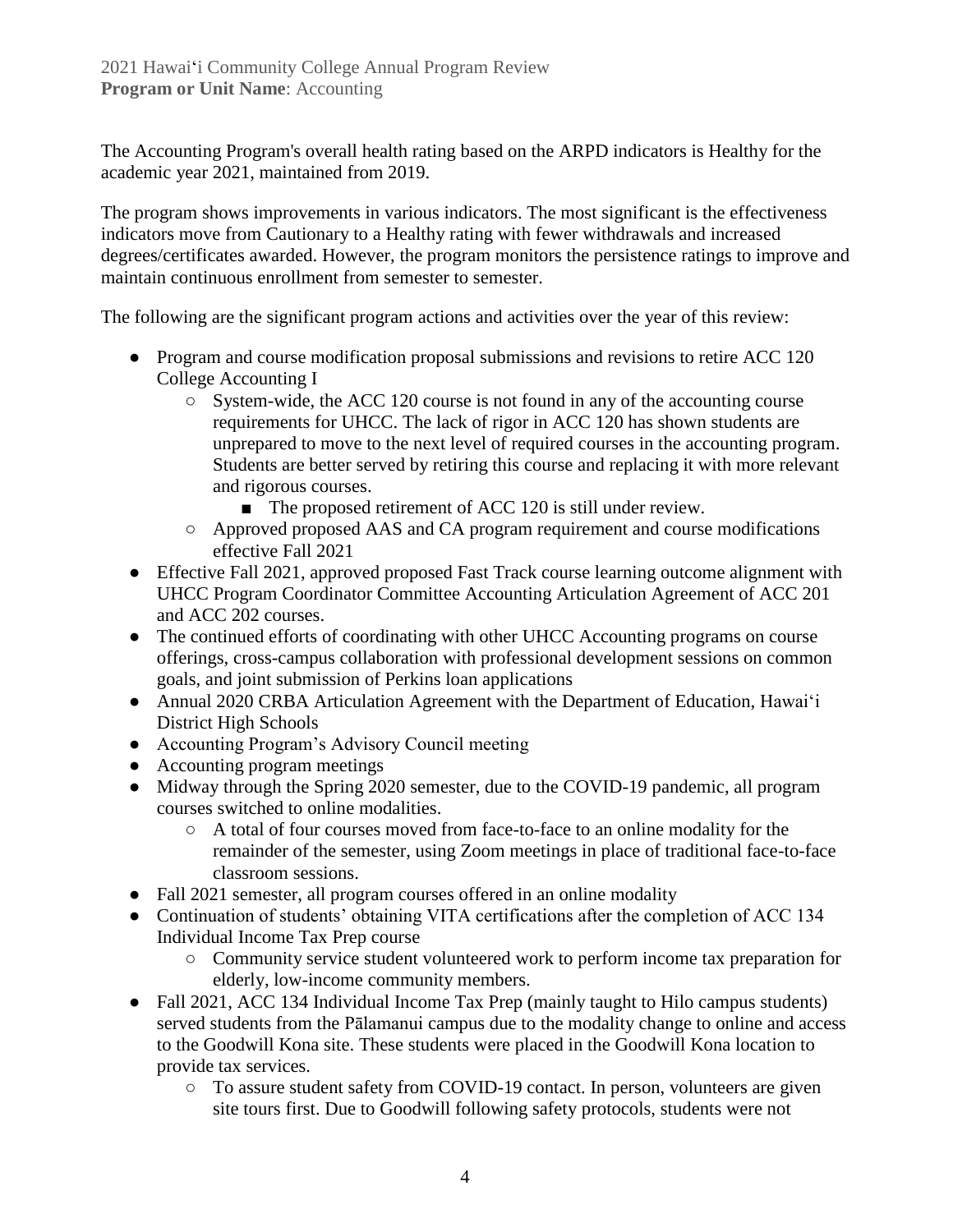exposed to tax clients on a close contact basis, working safely through the tax preparation process.

### **3. Program Learning Outcomes or Unit/Service Outcomes**

*a) List all Program Learning Outcomes (PLOs) or Unit/Service Outcomes (UOs) and their alignment to the College's Institutional Learning Outcomes (ILOs).*

#### **Accounting Program Learning Outcomes:**

- **1.** Perform basic accounting tasks and business math skills to maintain accurate accounting systems in for-profit organizations.
	- o ILO1: Communicate effectively in a variety of situations.
	- o ILO2: Utilize critical thinking to solve problems and make informed decisions.
- **2.** Communicate with stakeholders in a manner that reflects organizational culture and sensitivity to diverse customer and community needs.
	- o ILO1: Communicate effectively in a variety of situations.
	- o ILO3: Apply knowledge and skills to make contributions to community that are respectful of the indigenous people and culture of Hawai'i island, as well as other cultures of the world.
	- o ILO5: Produce and perpetuate safe, healthy learning and professional environments that are respectful of social and individual diversity.
	- o ILO6: Contribute to sustainable environmental practices for personal and community well-being.
- **3.** Perform basic office functions using standard and emerging technologies.
	- o ILO1: Communicate effectively in a variety of situations.
	- o ILO2: Utilize critical thinking to solve problems and make informed decisions.
- **4.** Demonstrate, in a work environment, effective self-management through efficient use of time and personal commitments.
	- o ILO1: Communicate effectively in a variety of situations.
	- o ILO2: Utilize critical thinking to solve problems and make informed decisions.
	- o ILO3: Apply knowledge and skills to make contributions to community that are respectful of the indigenous people and culture of Hawai'i island, as well as other cultures of the world.
- **5.** Participate effectively in individual and group decision making.
	- o ILO1: Communicate effectively in a variety of situations.
	- o ILO2: Utilize critical thinking to solve problems and make informed decisions.
	- o ILO3: Apply knowledge and skills to make contributions to community that are respectful of the indigenous people and culture of Hawai'i island, as well as other cultures of the world.
- **6.** Use critical thinking skills to make decisions that reflect legal and ethical standards of the accounting profession.
	- o ILO2: Utilize critical thinking to solve problems and make informed decisions.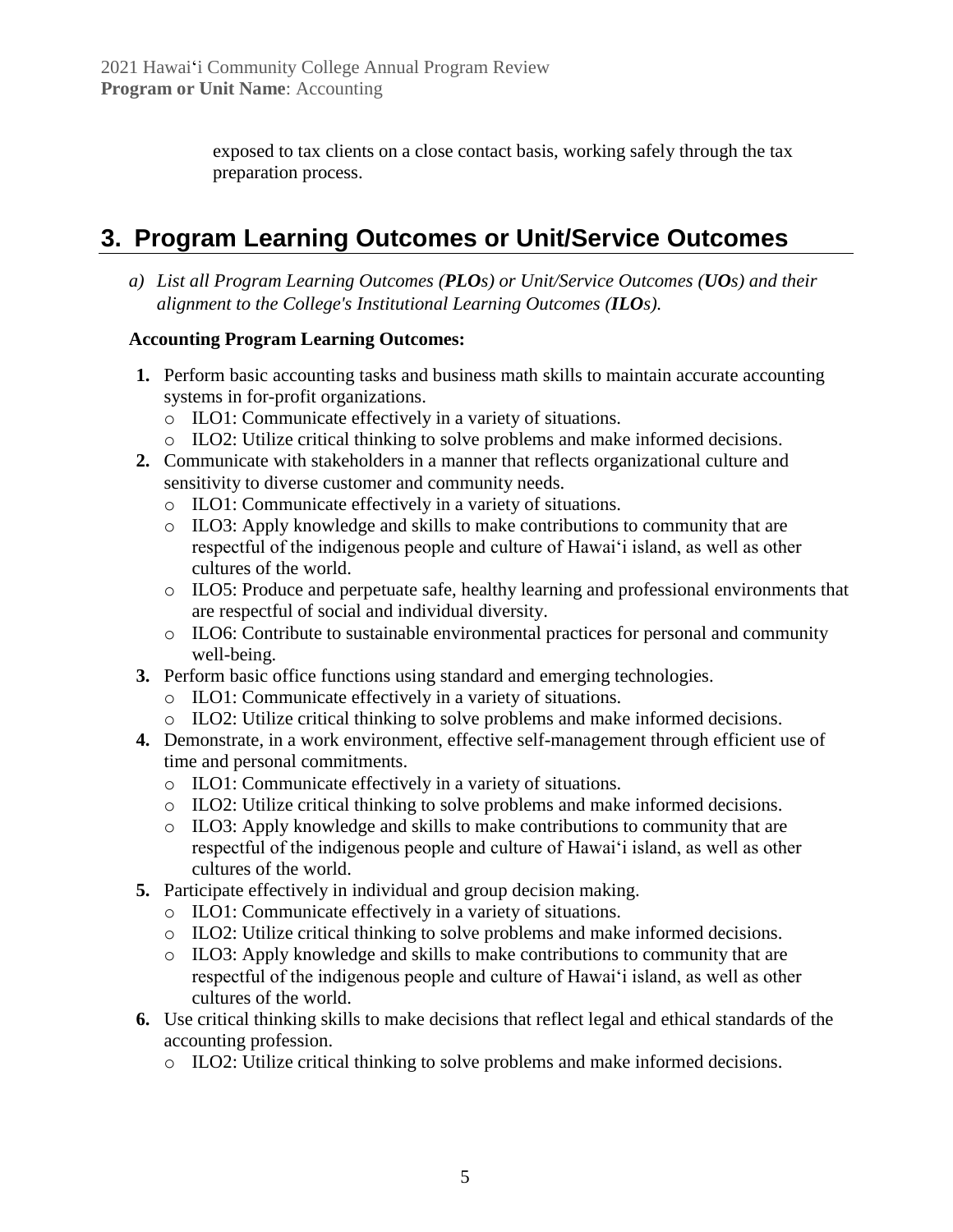*b) List the PLOs or UOs that have been assessed in the year of this Review. Instructional programs must list the courses that have been assessed in the year of this Review and identify the alignment(s) of Course Learning Outcomes (CLOs) to the PLOs. If no assessment was conducted in the year of this Review, provide an explanation and schedule of upcoming planned assessments.*

Courses that have been assessed in the year of this review are as follows:

#### **Fall 2020 ACC 124 Principles of Accounting I**

- Initial; Final Assessment Test 175 points
- Assessing CLO1–CLO4 aligning with PLO1, PLO2, PLO3, PLO6

Exceeded  $(175 - 158) = 5 (62.5%)$ Met  $(157.99 - 140) = 3 (37.5%)$ Partially Met (139.99 - 105) = 0 Not Met  $(104.99 - 0) = 0$ 

There were eleven (11) enrolled students; three (3) students did zero coursework after the third to eighth week of classes and did not take the assessment. Therefore, eight (8) students in the course were assessed. The course modality was online.

#### **Action Plan:**

- Consistently identify and outreach to struggling students early in the term.
- Set-up mandatory instructor-student meetings with struggling students.
- Add more assignment demonstration videos to the Laulima course site for online students who are more interactive learners.
- Encourage students who are struggling to take advantage of the tutoring available.

The strength of this course is the comprehensive teaching structure of the subject matter. This structure begins with students learning the fundamental accounting system and moves quickly into more in-depth practices within the accounting cycle. The overall coverage of the subject matter prepares students with a knowledge and understanding of the accounting principles to maintain, report, and communicate within the sole proprietorship or partnership accounting systems. The course will continue to utilize the online homework/testing site as it is userfriendly, and the textbook is well written and organized for the students to easily understand concepts.

Optional Zoom class sessions are now being offered to assist struggling students trying to keep up with the fast pace of this course. Also, the length and number of tasks assigned are difficult for these students to complete. Some of the students, especially the non-accounting majors, need more one-on-one instructional assistance understanding the material.

#### **ACC 155 Spreadsheets in Accounting**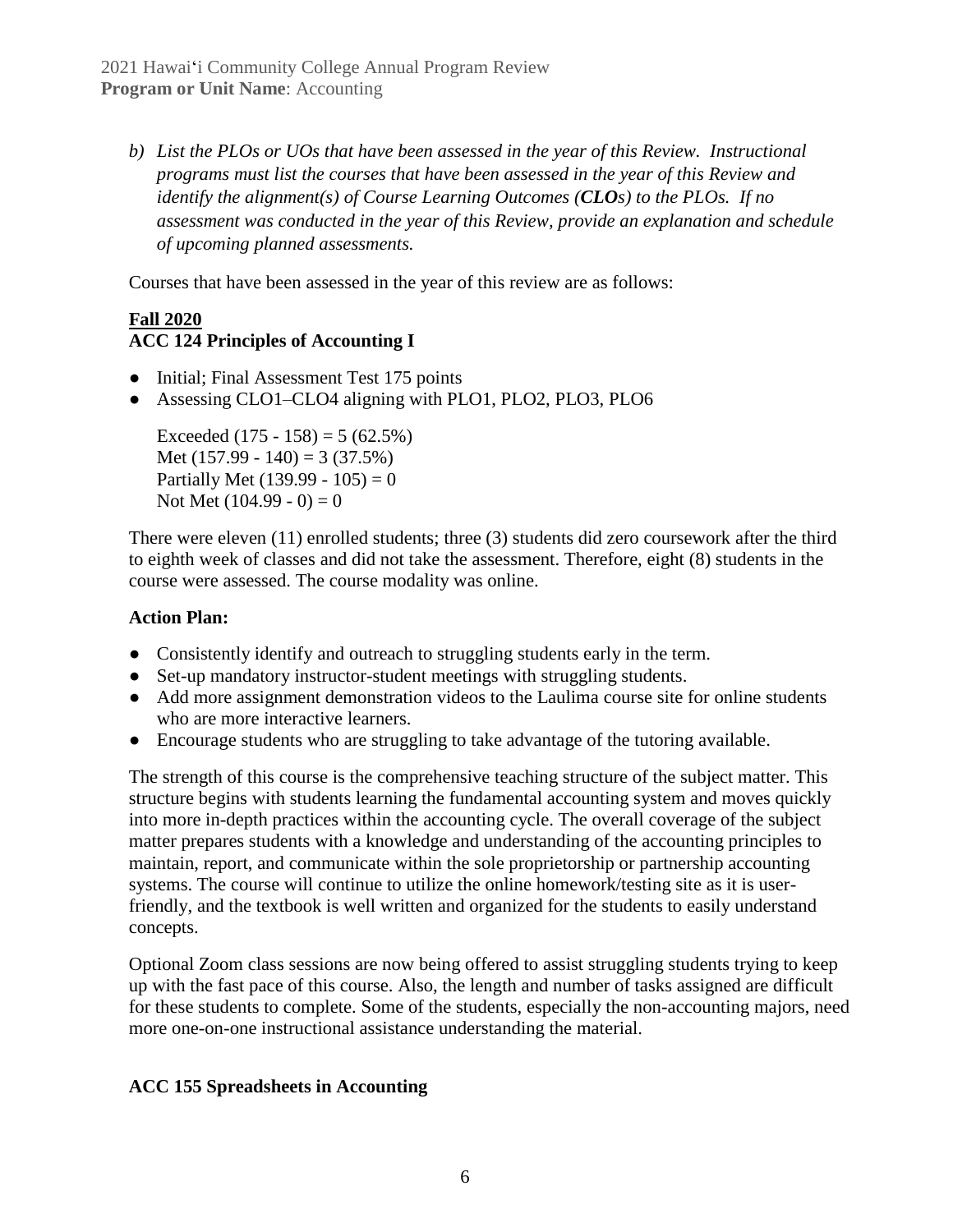2021 Hawai'i Community College Annual Program Review **Program or Unit Name: Accounting** 

- Initial; Individual Project 80 points
- Assessing CLO1–CLO6 aligning with PLO1, PLO2, PLO3, PLO6

Exceeded  $(80 - 74) = 7$ Met  $(73.99 - 60) = 10$ Partially Met (59.99 - 48) = 3 Not Met  $(47.99 - 0) = 0$ 

As a final exam/final project, students were given data and instructions to complete an accounting worksheet, prepare the three standard financial statements, and create a chart using data on the income statement.

#### **Action Plan:**

- Many of the certification and employer exams focus on Excel shortcuts. I have introduced some key shortcuts to students but other than including them on an objective exam I am not sure how to get students to learn and use them.
- Explore ways that can make grading worksheets more manageable.
- Many accounting textbooks no longer include the traditional 10 column worksheet, but this is CLO #6 for the course. This needs to be discussed and a determination made about keeping it as a CLO.

Students did well on the assessment; in many cases, better than expected. They worked independently and received help if they sought it.

One of the challenges in ACC 155 is students having no knowledge of accounting and not wanting to learn accounting in a spreadsheet class. Another challenge is the timely grading of student work. In order for students to learn to create worksheets, they have to create them. This in turn creates worksheets to grade, which is time consuming. Creating relevant worksheets for students to prepare is another challenge as is getting them to do any sort of double checking of the calculations included in worksheets.

The number of worksheets students prepare as part of the course is both a strength and a weakness. A strength of the course is the use of online tutorials, but unfortunately, if students are not required to turn in something from the tutorial, they skip it. Incorporating an Introduction to Google Sheets is also a strength of the class.

#### **ACC 201 Introduction to Financial Accounting**

- Closing the Loop; Comprehensive Final Problem 275 points
- Assessing CLO1–CLO18 aligning with PLO1, PLO2, PLO3, PLO6

Exceeded  $(275 - 248) = 20$ Met  $(247.99 - 220) = 2$ Partially Met (219.99 - 165) = 0 Not Met  $(164.99 - 0) = 0$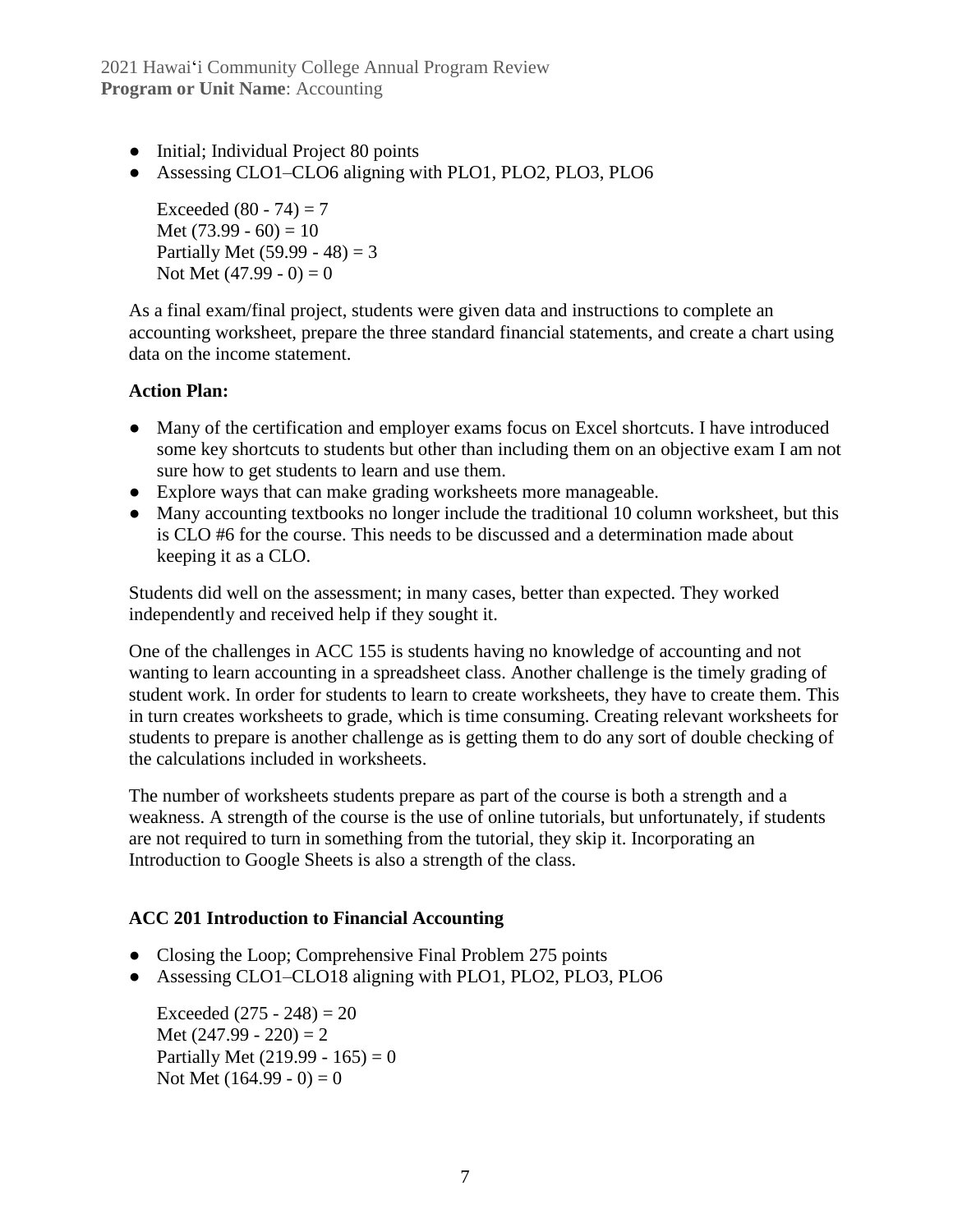There were two sections of this course, one online and one face-to-face, with 29 students. Seven (7) students did zero coursework after a few weeks into the class and did not take the assessment. Therefore, 22 students in the course were assessed.

#### **Action Plan:**

- Consistently identify and outreach to struggling students early in the term.
- Set-up mandatory instructor-student meetings with struggling students.
- Add more assignment demonstration videos to the Laulima course site for online students who are more interactive learners.
- Encourage students who are struggling to take advantage of the tutoring available.

Assessment results show that 100% of participants exceeded or met to achieve the course's CLOs. The results also show that both the face-to-face and online students are equal in their performance of the course. However, a slightly higher percentage of students in the online course discontinued coursework after only a few weeks into the class (five (5) online, two (2) face-to-face).

The strength of this course is the progressive teaching structure of the subject matter. For accounting majors, this structure begins with a review of previously learned information. For non-accounting majors, it allows for a foundational knowledge of accounting principles and practices. The overall coverage of the subject matter is comprehensive and prepares students with a functional and useful understanding of corporate accounting. The course will continue to utilize the online homework/testing site as it is user-friendly, and the textbook is well written and organized for the students to easily understand concepts.

Optional Zoom class sessions are now being offered to assist struggling students trying to keep up with the fast pace of this course. Also, the length and number of tasks assigned are difficult for these students to complete. Some of the students, especially the non-accounting majors, need more one-on-one instructional assistance understanding the material.

#### **ENT 125 Starting a Business**

- Closing the Loop; Final Exam 100 points
- Assessing CLO1–CLO4 aligning with PLO2, PLO3, PLO4, PLO5, PLO6

Exceeded  $(100 - 90) = 26$ Met  $(89.99 - 80) = 10$ Partially Met (79.99 - 60) = 6 Not Met  $(59.99 - 0) = 0$ 

The entire class (42 students) were evaluated by a PowerPoint presentation in which students were required to "pitch" their business plan covering the following essentials:

- 1. The Idea
- 2. The Business Model
- 3. The Customer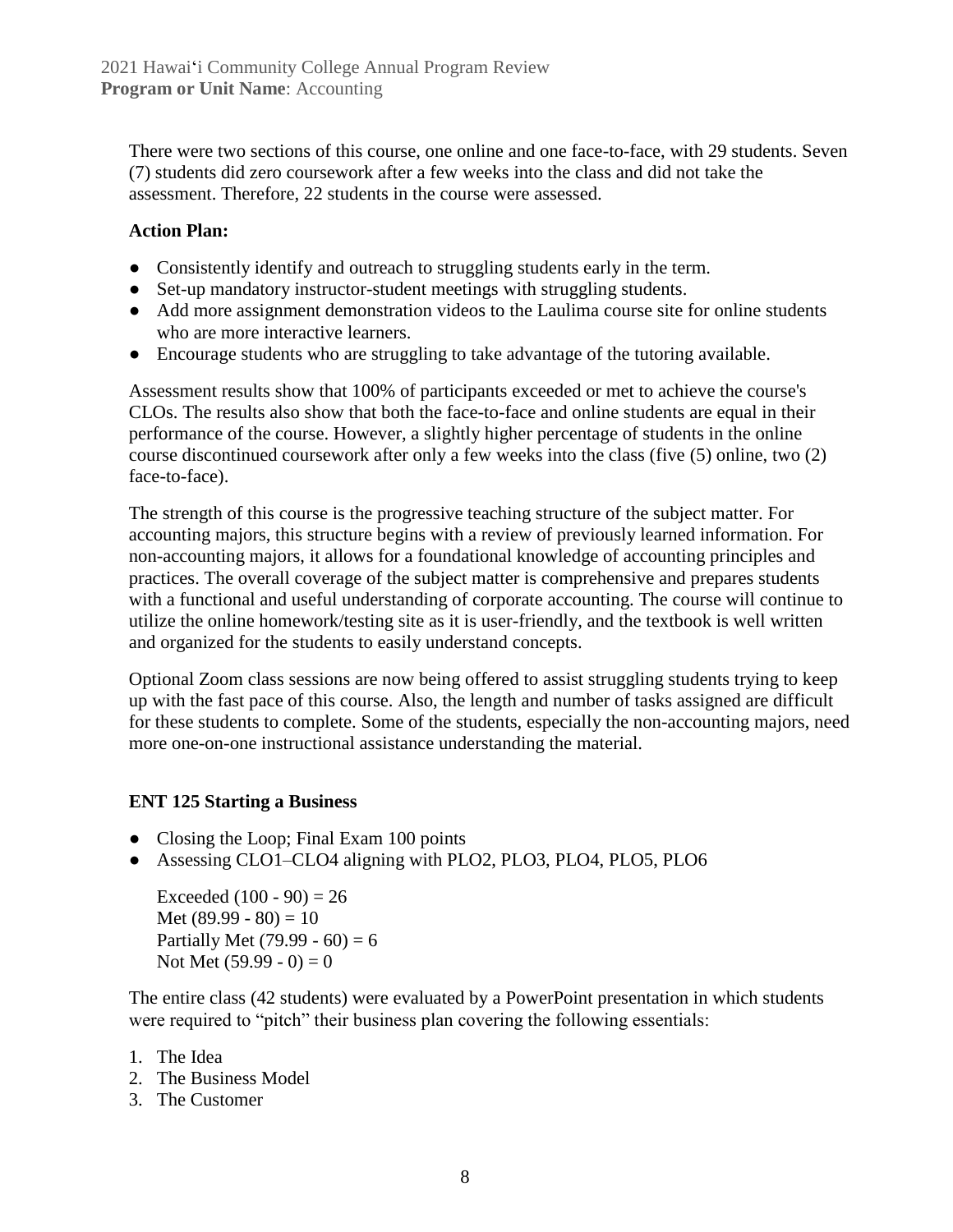2021 Hawai'i Community College Annual Program Review **Program or Unit Name: Accounting** 

- 4. The Competition
- 5. The Message
- 6. The Sales Approach
- 7. The Inner Workings
- 8. The Management Team
- 9. The Money Forecast
- 10. The Next Steps

#### **Action Plan:**

● Additional interactive activities and lesson plans utilizing more video tutorials.

The additional interactive activities and lesson plans utilizing more video tutorials encouraged students to be more engaged and allowed them to access assistance independently on their own time and at their own pace. As a result, student success greatly improved through better comprehension of the course materials.

#### **Spring 2021**

#### **ACC 134 Income Tax Preparation**

- Initial; Final Exam 200 points
- Assessing CLO1–CLO5 aligning with PLO1, PLO2, PLO3, PLO6

Exceeded  $(200 - 180) = 13$ Met  $(179.99 - 150) = 5$ Partially Met  $(149.99 - 120) = 2$ Not Met  $(119.99 - 0) = 0$ 

The assessment featured both in-class and out-of-classroom experience with real-world tax preparation. The assessment focused on determining the student's ability to:

- 1. Use communication, analytical and computational skills to pose questions, synthesize information, and gather data required to prepare Federal and State of Hawaiʻi individual income tax forms.
- 2. Use analytical and critical thinking skills to apply Federal and Hawaiʻi tax laws to specific situations.
- 3. Compare and contrast Federal and Hawaiʻi tax rules, regulations, and laws.
- 4. Identify and retrieve relevant data, distinguish and evaluate the significance of data, and demonstrate proficiency in using data to make effective and ethical decisions in preparing Federal and Hawaiʻi individual income tax returns.
- 5. Record and process computational data accurately through logical completion of Federal and Hawaiʻi individual income tax forms.

The entire class (20 students) was evaluated. The results from the final exam indicate that 90% of (18/20) artifacts submitted met and/or exceeded expectations.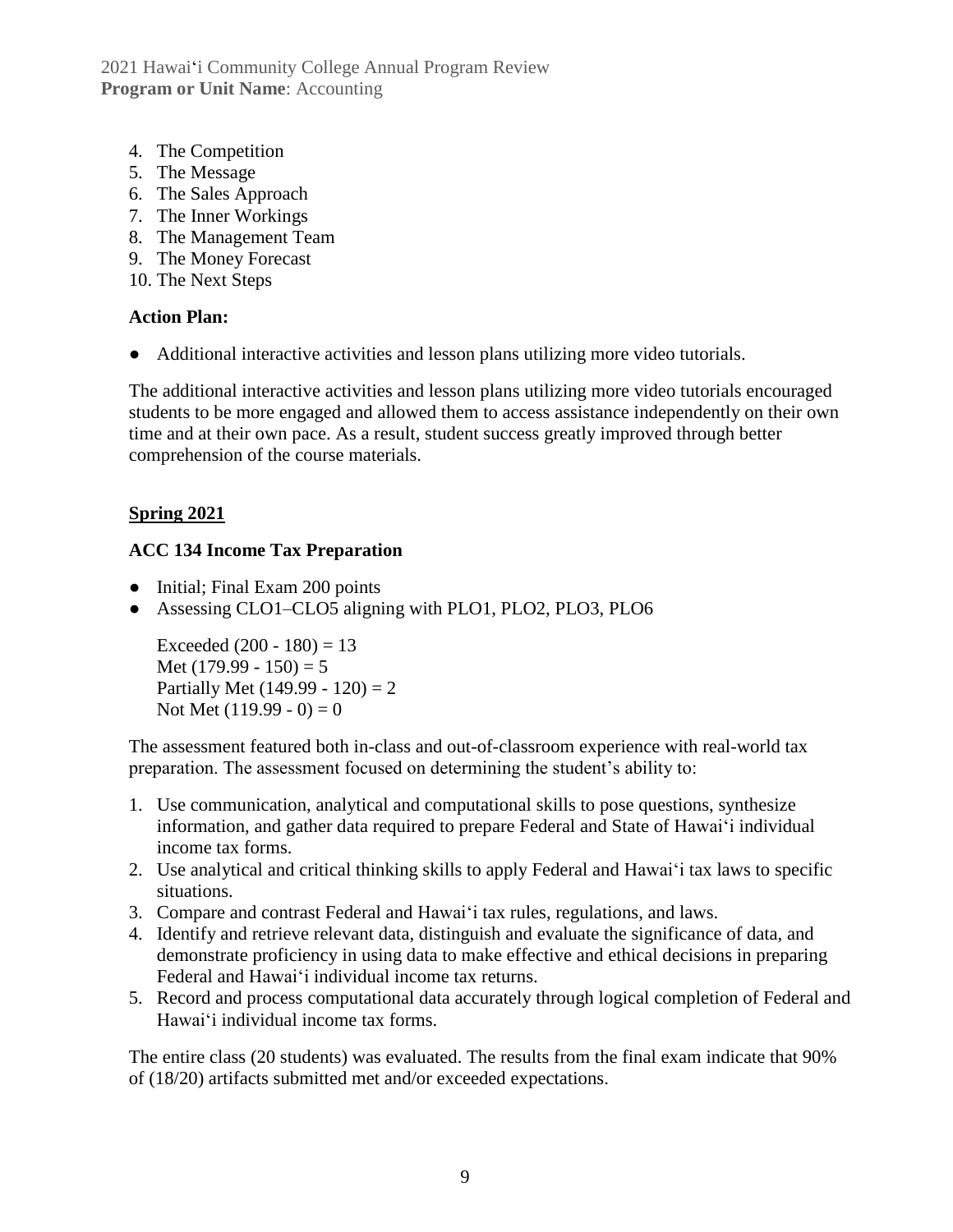#### **Action Plan:**

- Break out students into study groups that can help streamline their preparation and test taking skills when taking their IRS VITA Certification Exams.
- Hosting more virtual or in-person study sessions. This course was taught during the peak of Covid and so I believe to prepare for any future pandemics, I will need to dedicate more time to teaching this course at a scheduled time/day, at least two times per week.
- Work with Goodwill Industries (VITA Site) to also streamline processes, and begin working with management earlier on before the semester to gain a better understanding of how students will work with existing Goodwill staff, to serve the Hawaiʻi island community.
- Work closely with both Goodwill Hilo and Kona Offices to ensure there is more consistency as far as process goes for students.
- Should students not feel comfortable volunteering in person, I will also work to see if taxes can be done remotely, or via HawCC or PAL Campus.
- Include more practical projects into the course to help students build their efficiency and tax practice, rather than solely relying on building practice with live clients. This will help build students confidence and decision making.
- Build in a "do it yourself" tax project where students are welcomed to bring in their own OR their family members taxes and actually complete it as part of a grade, with a review conducted by me as their instructor (of course, this is dependent on student comfort, but it is something I plan on addressing and offering, so as to help students gain more experience and confidence, while being practical enough to actually complete their own taxes).

Strength of the course is it gives students real-life experience in preparing income taxes-both Federal and State. Students are exposed to the following:

- Completing national tax preparation certification through the Internal Revenue Service (IRS) VITA Program-students complete rigorous training at a national level and are able to take this certification to volunteer at any IRS VITA Site throughout the United States of America.
- Real-life exposure to preparing taxes; students are able to prepare basic income taxes for our local Hawai'i island community. Income ranges from zero to \$60,000. This gives students the ability to bridge the gap of their in-class learning with that of service exposure. Students are exposed and trained to speak professionally, gracefully, and intelligently with the subject they are learning. This aspect of their education helps students to see what it really is like to implement and utilize their knowledge in real life ways, to help people for FREE! The impact that students are also exposed to helps them better understand and gauge their own level of learning, servant leadership, and goals.
- Develop well-roundedness-through this course, students are able to develop their skills and abilities in a well-rounded way, which will make them more attractive in the job market, or in higher education degrees such as their bachelors, masters, or even specialized skills and licenses, such as becoming an Enrolled Agent, or future Certified Public Accountant (CPA). This course gives students the direction and immediate view to the many avenues of accounting that they can pursue!
- Work with students-island wide; students from PAL campus could participate. These students were placed the Goodwill Kona location to provide tax services. It was a win-win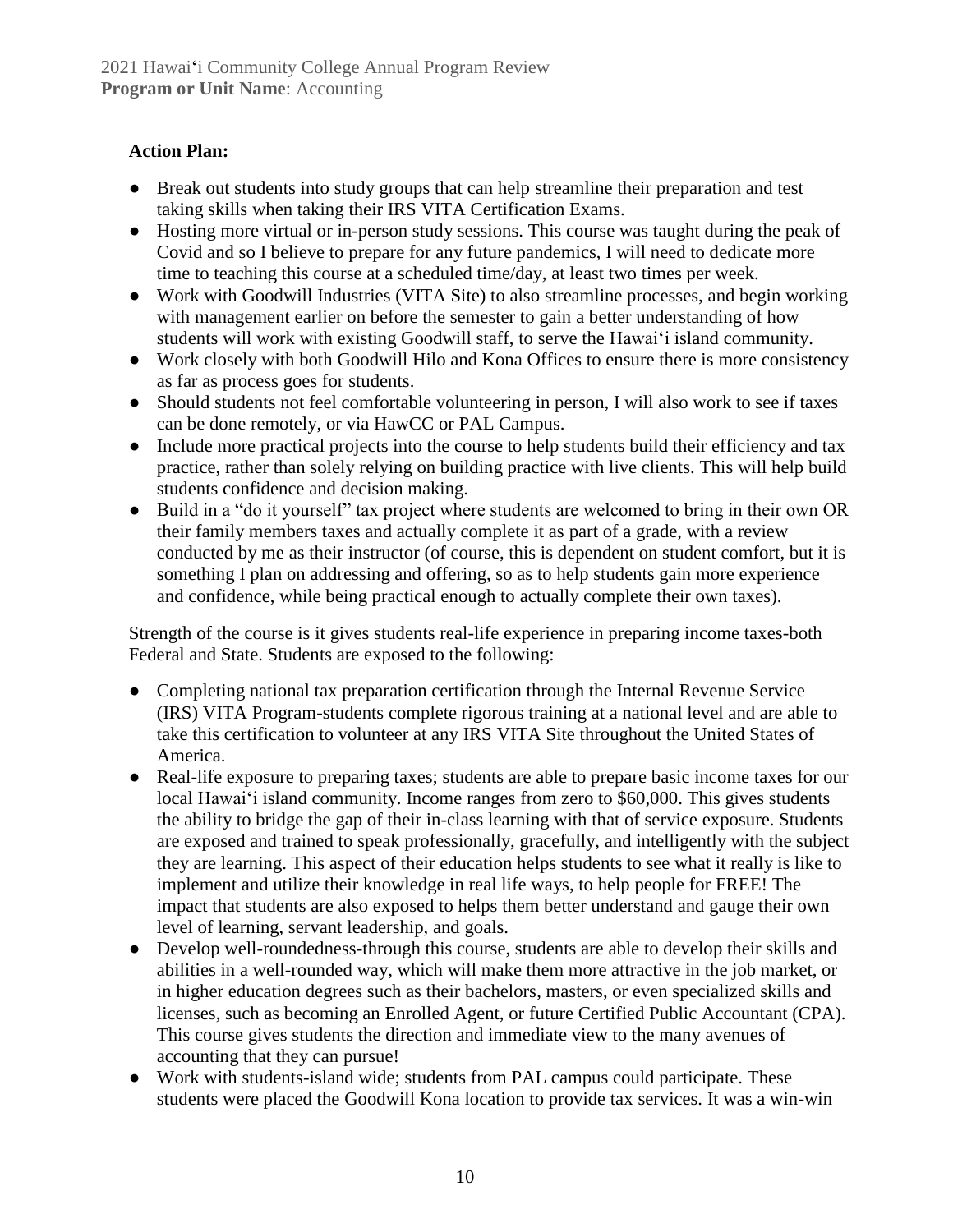for both PAL students and Goodwill in Kona as well, as they normally do not have Kona volunteers due to this course being taught primarily out of the Hilo campus.

One challenge of the course is assuring students that they are safe during Covid! Volunteering in person posed some questions and concerns for the students, but due to Goodwill following safety protocols, students were given the opportunity to take a site tour first and felt immediate ease considering how Goodwill restructured appointments. Students were not exposed to tax clients on a close basis, and were working safely through the tax preparation process. Though it became seamless, the initial concerns and feelings of safety were definitely a challenge.

Another challenge we were able to overcome as a course is obtaining their certification within the first 3-4 weeks of the semester, so as to ensure students are available to assist with tax preparation at the Goodwill site. This created some frustration and high-stress situations with the students, but it also gave students the opportunity to experience the reality of "tax season." Both instructor and students were able to implement stress reduction techniques to help alleviate the pressure of having to complete certification quickly.

#### **ACC 295 Accounting Capstone**

- Initial; Semester Project 250 points and Report 235 points
- Assessing CLO1–CLO5 aligning with PLO1, PLO2, PLO3, PLO5, PLO6

Semester Project Exceeded  $(250 - 225) = 4$ Met  $(224.99 - 175) = 4$ Partially Met  $(174.99 - 150) = 1$ Not Met  $(149.99 - 0) = 1$ 

All students in the course were assessed, ten students total. Assessment results show that 80 percent of participants Exceeded or Met to achieve CLO1, CLO3, CLO4, and 20 percent of students Partially Met or did Not Meet the CLOs.

#### **Action Plan:**

- Require one-to-one student meetings to discuss progress and completion strategies.
- Consistently identify and outreach to struggling students early in the project.
- Plan collaborative group work sessions.

This Accounting Capstone course encompasses and applies students' knowledge gained throughout their AAS Accounting degree coursework. The manual semester project is presented in an electronic cloud-based program developed by the Armond Dalton Publishing company. The program is a comprehensive accounting project covering financial reporting, internal controls, and procedures for a wholesaling business.

The course is structured to highlight and review the essential skills needed for job readiness in the accounting industry; ethics, office communication, depreciation methods, financial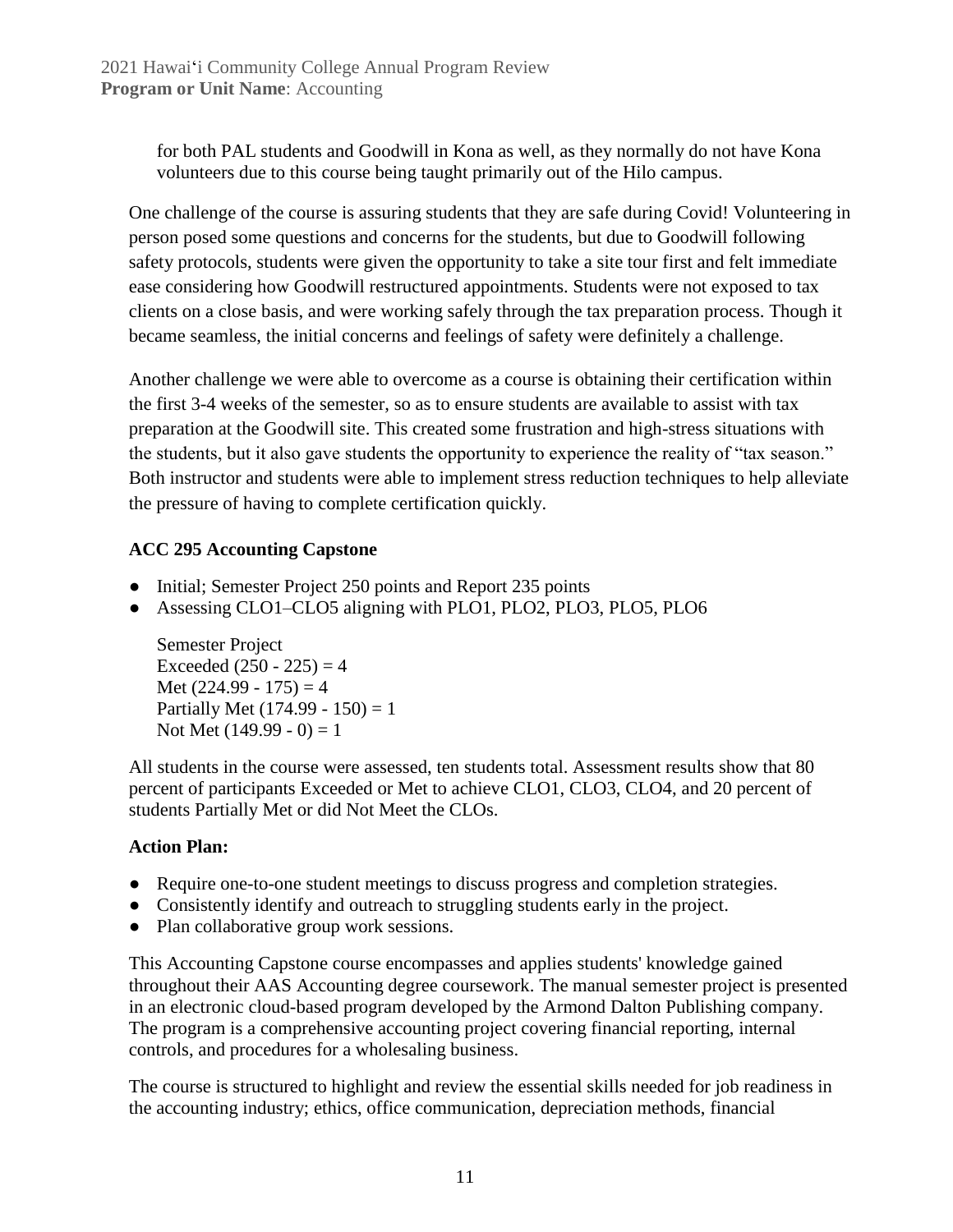accounting reporting, internal controls and procedures, and real-world vs. theoretical analysis and comparison.

The greatest challenge is connecting and working with the individual students to confirm their project progress. The cloud-based program does allow instructors access to student accounts to observe their completed tasks. However, it is still challenging to understand what part of the project the student may be working on or having any difficulties. In many cases, if the student does not reach out for assistance, it is very late in the semester before the instructor can tell assistance is needed.

Report Exceeded  $(235 - 211.50) = 9$ Met  $(211.49 - 164.50) = 0$ Partially Met  $(164.49 - 141) = 1$ Not Met  $(140.99 - 0) = 0$ 

All students in the course were assessed, 10 students total. Assessment results show that 90 percent of participants Exceeded or Met to achieve CLO2, CLO5, and 10 percent of students Partially Met or did Not Meet the CLOs.

#### **Action Plan:**

- Require one-to-one student meetings to discuss student methods of choosing a business experience to report on or help identify an individual to interview.
- Require rough draft report submission.
- Consistently outreach to struggling students early in their report development process.

This Accounting Capstone course encompasses and applies students' knowledge gained throughout their AAS Accounting degree coursework.

Students develop their accounting analysis report and presentation based on either their own experience with a chosen business or the experience of an individual they can interview. The report and presentation detail the company's financial reporting procedures, internal controls policies and procedures, and an analysis of how the company compares to the student's knowledge of the theoretical accounting model taught attaining their AAS Accounting degree.

Some students have limited experience working with a business, and they do not take the initiative to engage another individual to interview. These student's reports and presentations lack the required substance to meet the standards set for a passing grade.

*c) Assessment Results: provide a detailed discussion of assessment results at the program (PLO) and course (CLO), or unit (UO), levels in the year of this Review. Provide an analysis of how these results reflect the strengths and challenges of the program or unit in meetings its Outcomes.*

Please see the details of student learning results above. Their aggregate results on the program's PLOs are shown in the graph below.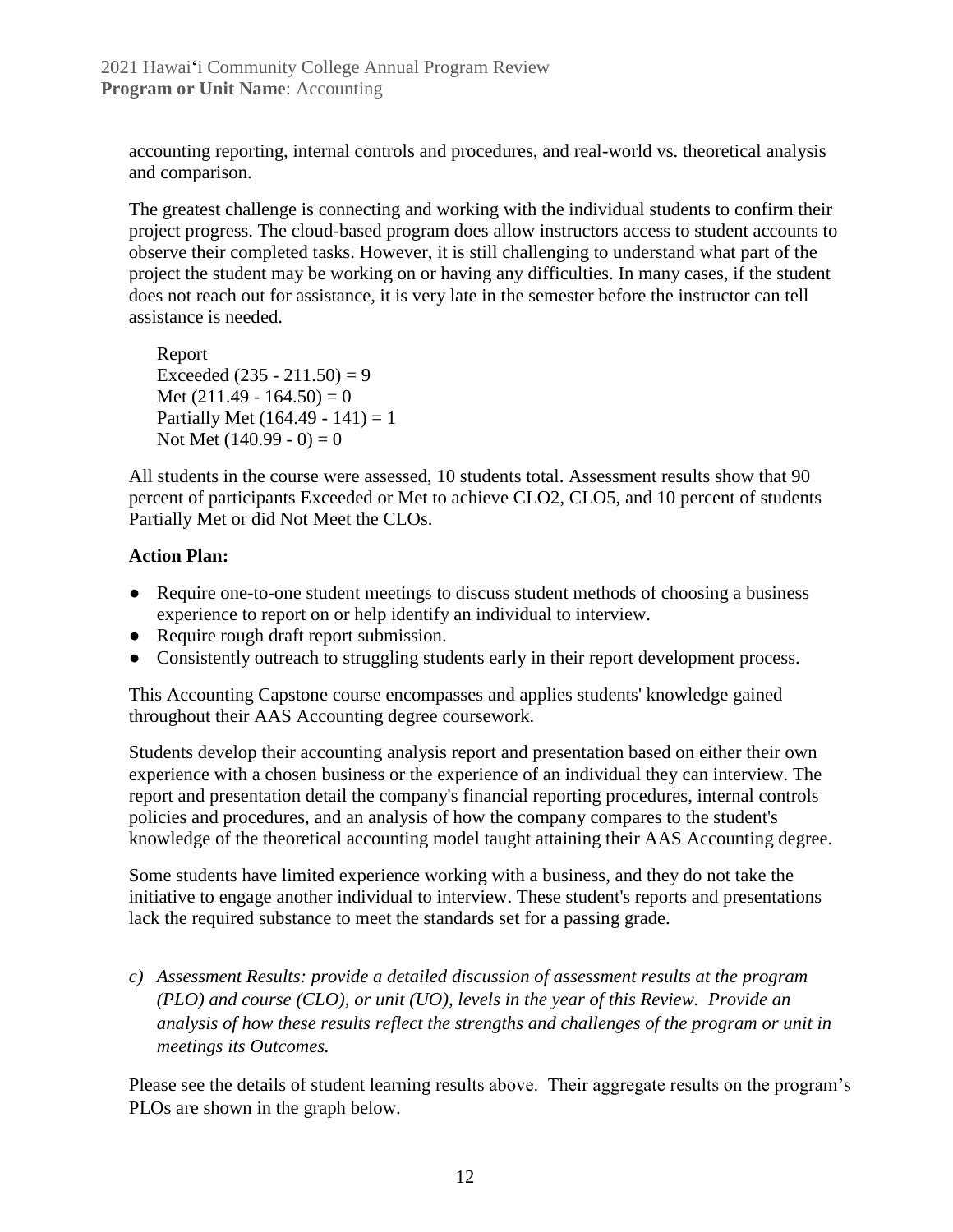#### **Accounting Program AY20-21 Assessment Results**

**Dark Green = Exceeds // Light Green = Meets // Orange = Partly Meets //Red = Does not Meet**

## **Accounting**

AcademicYear2020-21

| <b>■</b> Outcomes<br>A Taxonomy<br><b>E</b> Curriculum Map                                                                                                                          |               |  |  |  |
|-------------------------------------------------------------------------------------------------------------------------------------------------------------------------------------|---------------|--|--|--|
| Term:<br>Overview<br>v                                                                                                                                                              | Add Outcome - |  |  |  |
| ACC_PLO1<br><b>ACC PLO1</b><br>ACC PLO1: Perform basic accounting tasks and business math skills to maintain accurate accounting systems in for-profit<br>organizations.            |               |  |  |  |
| ACC_PLO2<br><b>ACC PLO2</b><br>ACC PLO2: Communicate with stakeholders in a manner that reflects organizational culture and sensitivity to diverse<br>customer and community needs. |               |  |  |  |
| ACC_PLO3<br><u>ACC PLO3</u><br>ACC PLO3: Perform basic office functions using standard and emerging technologies.                                                                   |               |  |  |  |
| ACC_PLO4<br><b>ACC PLO4</b><br>ACC PLO4: Demonstrate, in a work enviornment, effective self-management through efficient use of time and personal<br>commitments.                   |               |  |  |  |
| ACC_PLO5<br>ACC PLO5<br>ACC PLO5: Participate effectively in individual and group decision making.                                                                                  |               |  |  |  |
| ACC_PLO6<br><b>ACC PLO6</b><br>ACC PLO6: Use critical thinking skills to make decisions that reflect legal and ethical standards of the accounting<br>profession.                   |               |  |  |  |

The accounting program's strengths are the concerted efforts of the Business Education faculty, lecturers, and staff to continuously strategize and collaborate to meet students' needs and in developing an engaging, effective learning environment for their academic success.

Qualified accounting professionals make up the program's instructional faculty and lecturers, giving our students a better insight into practical industry application of principles and methods taught. All of our program instructors are certified in distance learning.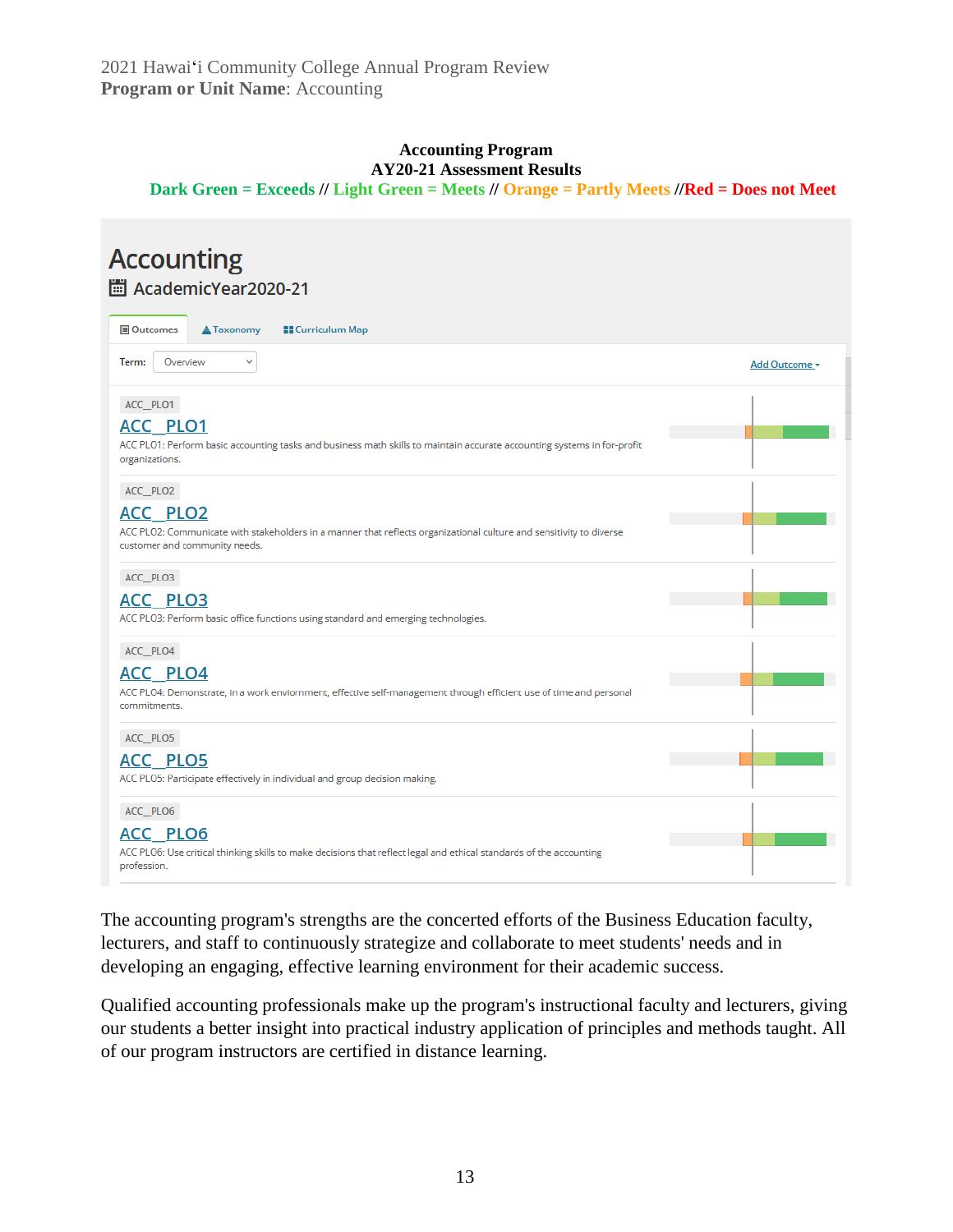The required program courses teach job-ready skills highly desired by industry employers (e.g., individual income tax prep, QuickBooks, Excel, payroll, etc.).

Main program challenges include immediately identifying struggling students in the early stages of the semester and retaining consistent communication in the distance learning environment. Another challenge is the students' learning gaps and urging students to participate in or initiate the various available learning resources and tools.

The decrease in the Persistence Fall to Spring rating in the Effectiveness Indicator shows a need to enhance our outreach students near the ending of the Fall semester to encourage their motivation to continue their academic progress throughout the academic year.

*d) Changes that have been made as a result of the assessment results: instructional programs must provide a discussion of changes made as a result of the analysis of assessment results, e.g., to curriculum, instruction, development of student learning opportunities, faculty professional development activities, assessment strategies, etc.; non-instructional units must provide a discussion of changes made as a result of the analysis of assessment results, e.g., to services, operations, personnel training, assessment strategies, etc.*

All distance learning courses began offering students optional Zoom class sessions to assist students who are not comfortable with the online mode of instruction.

Fall 2021, ACC 134 Individual Income Tax Prep (mainly taught to Hilo campus students) served students from the Pālamanui campus due to the modality change to online and access to the Goodwill Kona site. These students were placed in the Goodwill Kona location to provide tax services.

Tutors are continually sought out and hired to provide students needed one-to-one specific coursework assistance.

Instructors continually participate in professional development workshops, conferences, and seminars to further enhance their skills creating engaging and effective learning material and course content for student resources.

### **4. Action Plan**

*Based on findings in Parts 1-3, develop an action plan for your program or unit from now until your next Review, or as appropriate, update the action plan provided in your last Comprehensive Review.*

*Be sure to focus on areas to improve as identified in ARPD data or unit-developed measures, the results of assessments of student learning or unit/service outcomes, and results of survey and other data used to assess your program or unit.*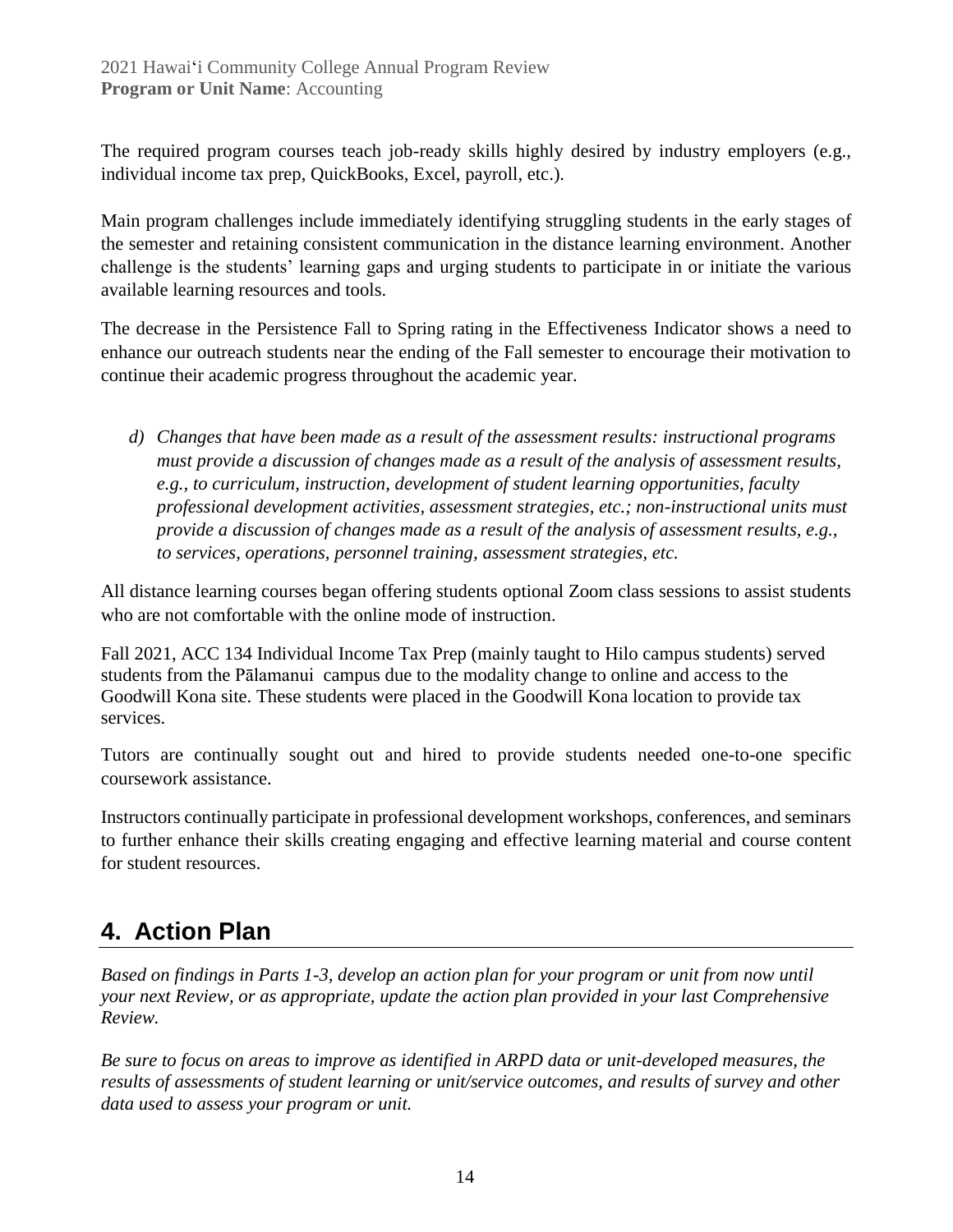*This action plan must include an analysis of progress in achieving previous planned improvements including the results of the prior Comprehensive Review's action plan(s). Discuss how the goals identified in that prior action plan were met and the impact on the program or unit; or, if not met, discuss why and the impact on the program or unit, and whether those goals are being carried over to the current action plan.* 

*This action plan should include specific recommendations for improvement(s) or planned program or unit action(s) that will guide your program/unit through to the next program/unit Review cycle. The plan must include details of measurable outcomes, benchmarks and timelines. \* CTE programs must include specific action plans for any Perkins Core Indicator for which the program did not meet the performance level.*

*Specify how the action plan aligns with the College's Mission and Strategic Plan. Include a discussion of how implementing this action plan will contribute to the College achieving the goals of the Strategic Plan.* 

*[https://Hawaiʻi.Hawaiʻi.edu/sites/default/files/assets/docs/strategic-plan/hawcc-strategic](https://hawaii.hawaii.edu/sites/default/files/assets/docs/strategic-plan/hawcc-strategic-directions-2015-2021.pdf)[directions-2015-2021.pdf](https://hawaii.hawaii.edu/sites/default/files/assets/docs/strategic-plan/hawcc-strategic-directions-2015-2021.pdf)*

*Be sure to list resources that will be required, if any, in section 5 below.*

*\*The action plan may be amended based on new initiatives, updated data, or unforeseen external factors between now and the next Comprehensive Review.*

The program met the previous year's action plan by attending virtual college and job fairs, creating promotional materials, and outreach to local high schools. We are assessing courses per the assessment schedule and collaborating with other UHCCs. We need to perform better on the tracking of Accounting major students to job placement. We will continue working on the action plans as follows:

- 1. Promotion of the Accounting Program at college and job fairs, reaching out and informing the local high school students about the program offerings to increase fill rates.
- 2. Perform assessment of courses and the action plans executed to help students effectively attain Course Learning Outcomes.
- 3. Tracking of Accounting major students from start, completion, and placement to assist with retention, graduation, and placement of students.
- 4. Continue collaboration with other UHCC for both alignment and sharing of courses to increase fill rates.
- 5. Engage and promote Spring courses to Fall students before Spring registration to increase Persistence Fall to Spring rating in the Effectiveness Indicator.

The action plans align with the Hawaiʻi Community College Strategic Directions 2015-2021, Hawaiʻi Graduation Initiative Action Strategies as follows: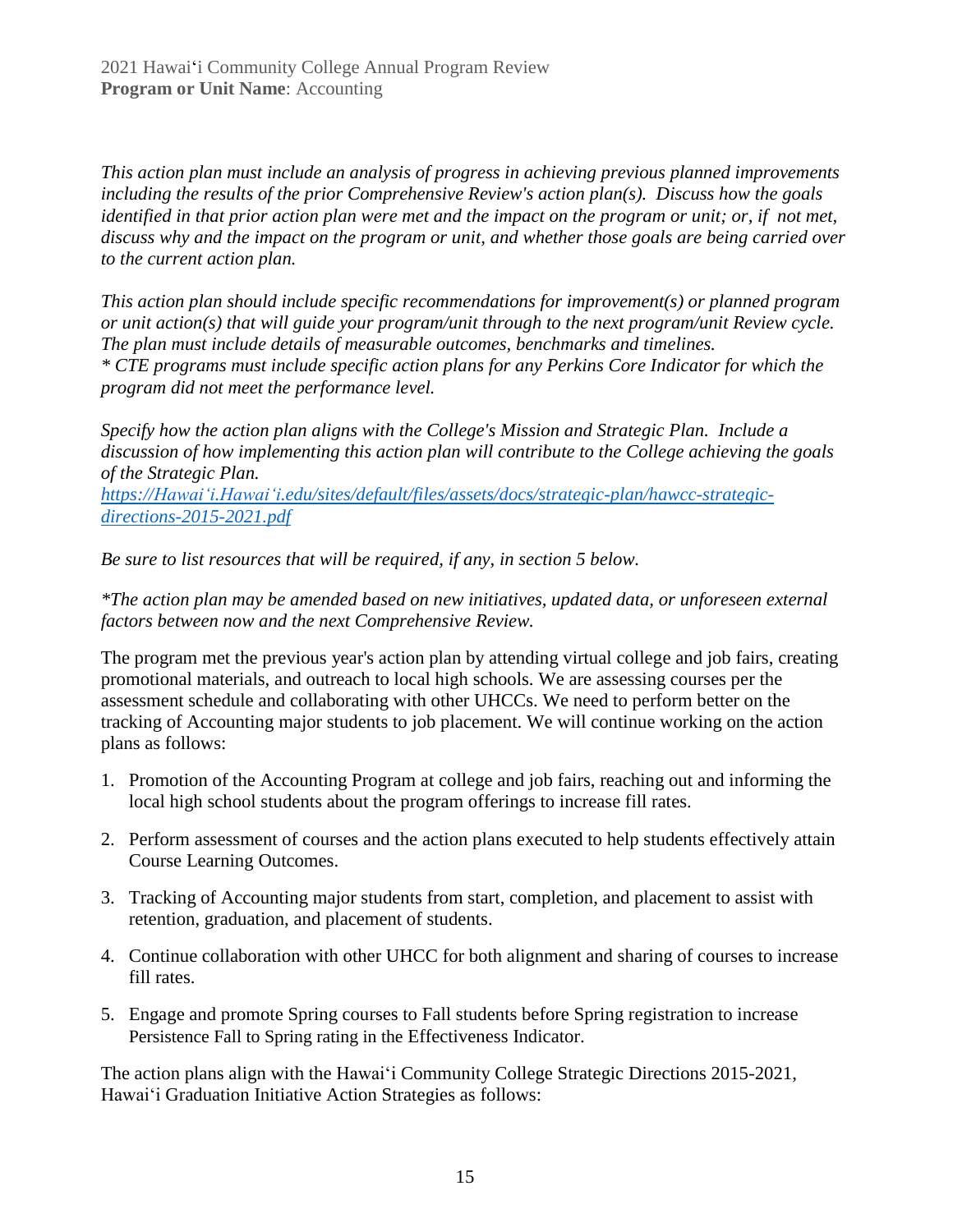- By continually promoting the Accounting Program at local colleges and job fairs (action item #1), we address the Hawaiʻi Graduation Initiative (HGI) Action Strategy 1.
- Action Strategy 2 and 3 of the HGI is addressed in the action items  $#2-5$ ; continual assessment of courses, executing the action plans, tracking of students, and the collaboration with other UHCCs.

### **5. Resource Implications - \* ONE-TIME BUDGET REQUESTS ONLY \***

*Detail any ONE-TIME resource requests that are not included in your regular program or unit operating "B" budget, including reallocation of existing resources (physical, human, financial). \*Note that CTE programs seeking future funding via UHCC System Perkins proposals must reference their ARPD Section 4. Action Plan and this ARPD Section 5. Resource Implications to be eligible for funding.*

☑ **I am NOT requesting additional ONE-TIME resources for my program/unit.**

☐ **I AM requesting additional ONE-TIME resource(s) for my program/unit.** Total number of items being requested:  $(4 \text{ items max.})$ 

*\*For each item requested, make sure you have gathered the following required information and all relevant documentation before you upload this Review; you will submit all information and attachments for your Resource Request as part of your Review document submission via the*

*Hawaiʻi CC - [Program & Unit Review Submission portal](https://hawaii.kualibuild.com/app/builder/#/app/60ef56c477b0f470999bb6e5/run) [https://Hawaiʻi.kualibuild.com/app/builder/#/app/60ef56c477b0f470999bb6e5/run](https://hawaii.kualibuild.com/app/builder/#/app/60ef56c477b0f470999bb6e5/run)*

✔*Item Description*

✔*Justification*

- ✔*Priority Criteria (must meet at least one of the following):*
	- *1. Ensure compliance with mandates and requirements such as laws and regulations, executive orders, board mandates, agreements and contracts and accreditation requirements.*
	- *2. Address and/or mitigate issues of liability, including ensuring the health, safety and security of our Kauhale.*
	- *3. Expand our commitment to serving all segments of our Hawaiʻi Island community through Pālamanui and satellite centers*
	- *4. Address aging infrastructure.*
	- *5. Continue efforts to promote integrated student support in closing educational gaps.*
	- *6. Leverage resources, investments with returns, or scaling opportunities*
	- *7. Promote professional development.*

*Category-Specific Information*